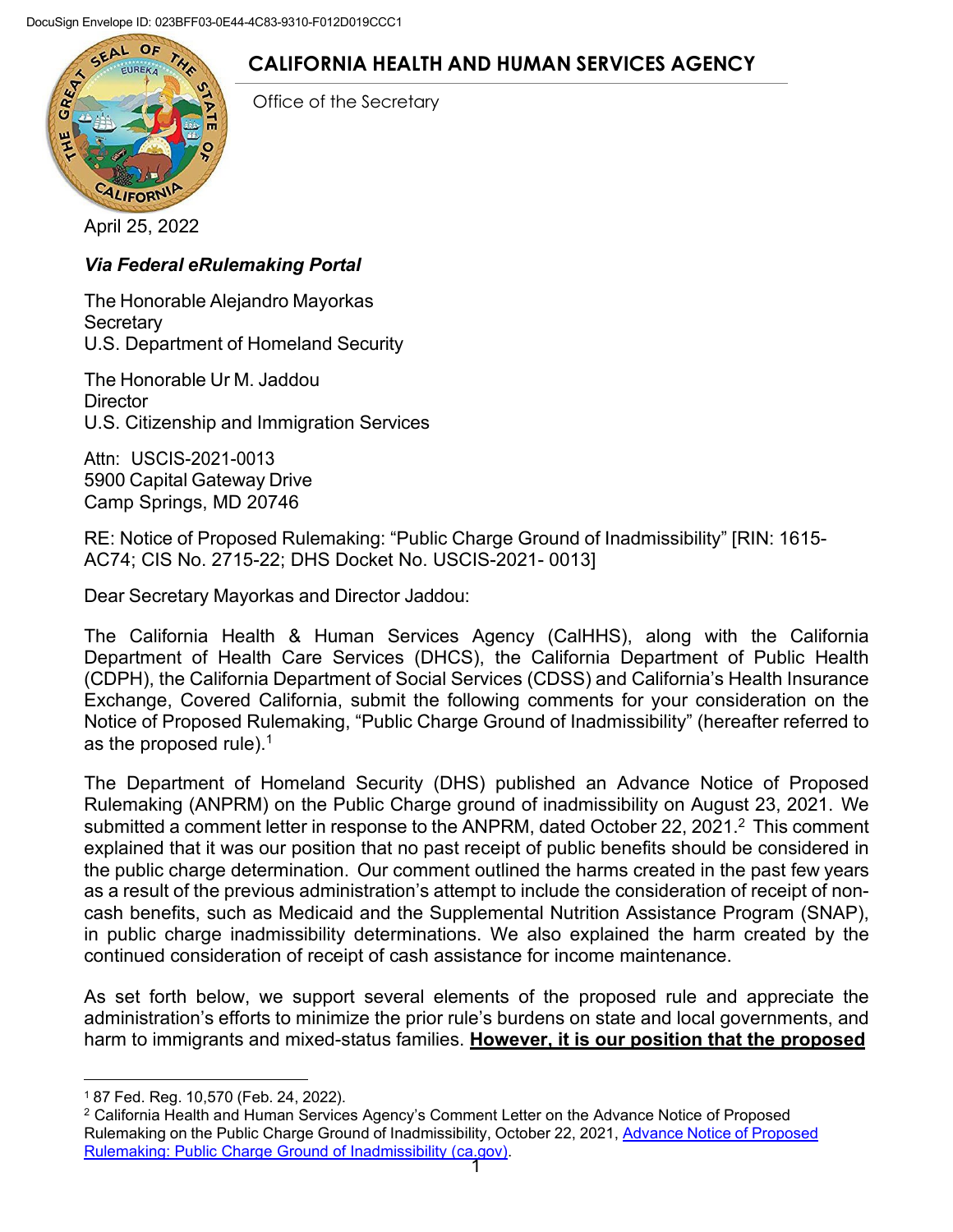#### **rule must be amended to exclude any consideration of past receipt of public benefits in the public charge determination.**

## **The proposed rule effectively addresses some of the confusion, inequities, and harm created under past and current public charge rules and policies – but additional clarity with respect to past benefit use is critical.**

Under the prior administration, the process of changing to the public charge ground of inadmissibility, culminating in the 2019 Final Rule on Inadmissibility on Public Charge Grounds  $(2019 \text{ Rule})^3$ , resulted in confusion among Californians eligible for public benefits, fear amongst immigrants and their families, and heightened administrative burdens and costs for public benefit granting agencies at the state and local level. The proposed rule effectively addresses some of these concerns and we support these elements of the proposed rule.

First, the proposed rule removes from consideration in a public charge determination non-cash benefits other than long-term institutionalization at government expense. We agree with the administration that non-cash benefits, including SNAP, housing supports, and Medicaid, should be excluded from consideration. These non-cash benefits are not evidence of primary dependence on the government for subsistence and their inclusion in the 2019 Final Rule had significant chilling effects on immigrant and mixed-status household participation in federal and state public benefits, with resulting detrimental impacts on community health and wellness. The proposed rule also limits the consideration of receipt of public benefits in a public charge determination to instances in which the noncitizen is listed as a beneficiary. We support this limitation as a means of mitigating chilling effects on public benefit participation, particularly in mixed-status households.

The proposed rule includes a list of categories of noncitizens exempt from the public charge ground of inadmissibility and a list of categories of noncitizens eligible to apply for waivers of the public charge inadmissibility ground. We support the inclusion of these lists in any final rule to reduce confusion among immigrant populations as to the applicability of the public charge rule to groups of various status and related chilling effects on public benefit participation.

Finally, the proposed rule requires favorable consideration of an Affidavit of Support Under Section 213A of the Immigration and Nationality Act (INA) in the totality of the circumstances analysis and requires that written denial decisions based on the public charge ground of inadmissibility include a discussion of each of the statutory minimum factors. We support the codification of these elements to ensure that denial decisions are well-supported and only reflect circumstances in which the individual is in fact likely to become primarily dependent on the government for subsistence.

## **The final rule should not include consideration of past receipt of public benefits as part of the public charge determination.**

We provide California residents public benefits and services, including institutional long-term care and cash assistance, with the goal of helping individuals and families get through hard times

<sup>3 84</sup> Fed. Reg. 41292 (August 14,2019).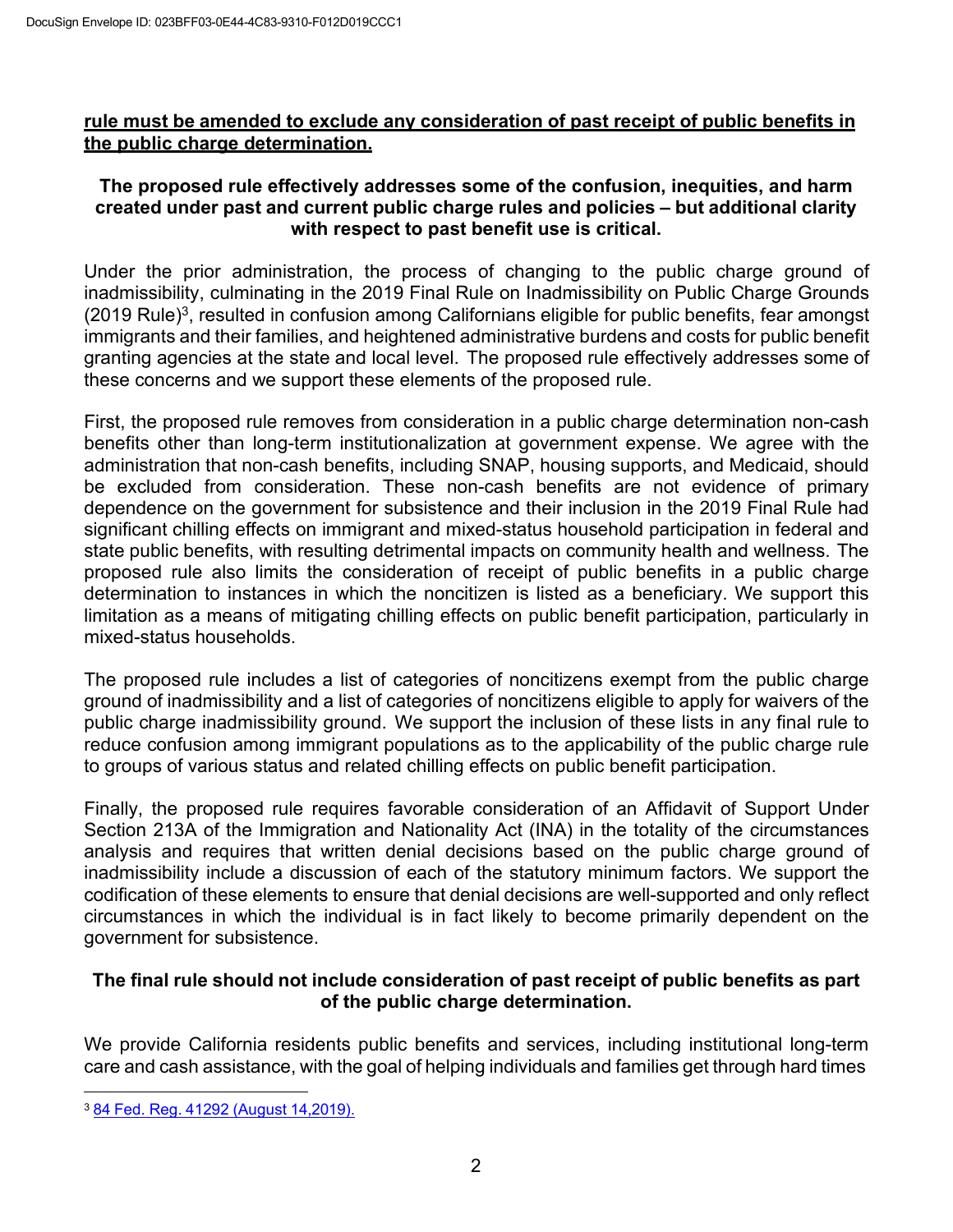and onto a path of financial stability to achieve independence. The proposed rule's consideration of past receipt of a public benefit belies the intent behind federal and state-funded public benefits. Any person, regardless of their socio-economic background, may at some time in their life need public assistance to ensure they and their families are housed, fed, and have access to employment opportunities. The COVID-19 pandemic has made it clear that Californians of all backgrounds are at risk of temporary economic hardship, and this experience is not predictive of their future income. We are opposed to any consideration of past public benefit receipt in a public charge determination because it would undermine our mission to serve, aid, and protect needy and vulnerable children and adults.

California is home to a large immigrant population. As of 2018, twenty-seven percent of California's population, approximately 10.6 million people, are foreign born.4 One in two children has at least one immigrant parent. In California, 74 percent of non-citizens live in households that also have citizens.<sup>5</sup> Nearly 12 percent of the state's total population  $-$  about 4.7 million people – live with an undocumented family member, including about two million children younger than 18 years old.<sup>6</sup> This proposed rule will lead immigrant individuals and households to forego public benefits that they are eligible to receive and that would enable them to weather a time of crisis because they are fearful of future immigration consequences.

By considering past receipt of public benefits, DHS is undermining key state, Tribal, territorial, and local programs; creating unnecessary burdens for benefit granting agencies; instilling fear in immigrant and mixed-status households; and establishing standards that cannot be enforced equitably. The probative value of such consideration is far outweighed by the harm created. As such, the proposed rule should not consider any past receipt of public benefits or services.

## **The proposed rule must be amended to remove consideration of past receipt of State, Tribal, territorial, and local cash assistance for income maintenance.**

#### *The proposed rule fails to clearly articulate which non-federal cash benefits would be considered; a clear standard cannot be established, and the rule should not cover non-federal cash benefits.*

The proposed rule defines "Public cash assistance for income maintenance" as including "State, Tribal, territorial, or local cash benefit programs for income maintenance (often called 'General Assistance' in the State context, but which also exist under other names)." The proposed rule does not expressly define "income maintenance," nor does it expressly exclude any special purpose or targeted assistance programs. The reference to general assistance is also not helpful as the proposed regulation clearly states that it is not meant to solely consider general assistance. Therefore, the plain language of the regulation is vague and creates a difficult standard for benefit-granting agencies and individuals to interpret.

The analysis accompanying the proposed regulations provides insufficient explanations and has limited legal effect. The analysis explains that it is DHS' intent to exclude a variety of cash

<sup>4</sup> FACT SHEET Immigrants in California, American Immigration Council, August 2020,

immigrants\_in\_california.pdf (americanimmigrationcouncil.org). 5 *Id*. 6 *Id*.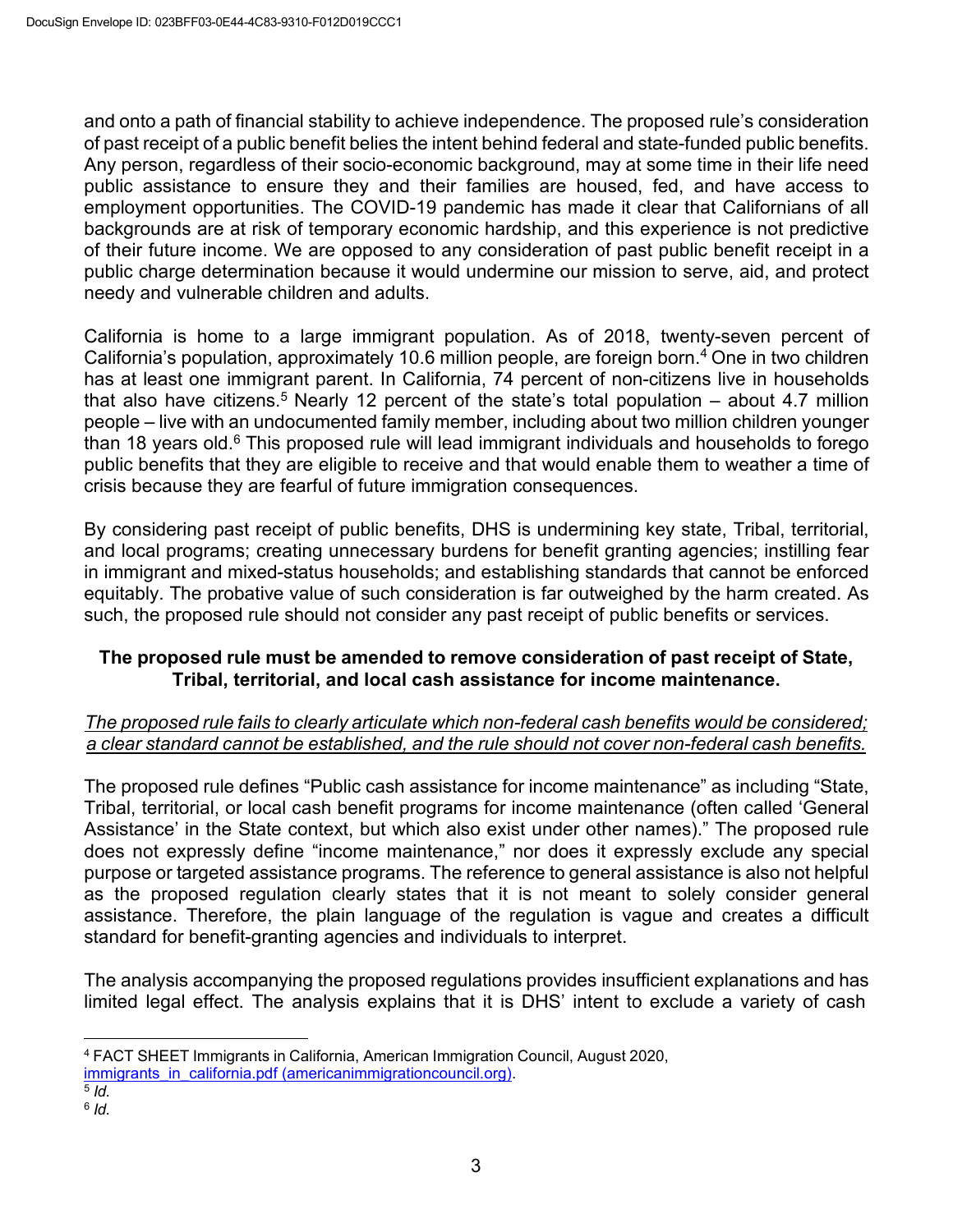assistance payments, including those designed for a specific purpose (e.g., payments meant to cover childcare expenses), emergency or disaster benefits, and benefits to a target population (e.g., Cash assistance specifically for human trafficking survivors). Unfortunately, even this explanation does not include an express list of excluded benefit types or guidelines for determining whether a benefit should be excluded. The analysis also provides only a minimal description of what DHS means by cash and income maintenance. Again, this analysis is insufficient to allow states and local entities to determine which benefits will or will not be considered. Additionally, future administrations may still seek to interpret the proposed regulation in a more expansive manner. If this were to occur, court intervention would be necessary to protect immigrants who accepted benefits in reliance on the analysis.

Guaranteed income pilot projects provide an excellent example of how the proposed rule fails to clearly articulate a standard for determining which benefits will be included for consideration. In California, guaranteed income programs and universal basic income programs are being piloted throughout the state. These pilot programs provide cash payments to households for a limited number of months. Many, if not most, of the programs are being administered by or in conjunction with counties or city governments. For now, much, if not most, of the funding for these pilots is from private donors and non-profit organizations. In 2021, the State of California allocated \$35 million over five years to provide grants to guaranteed income pilots operating in the state. The state funding is limited to those pilots which have additional funding sources. This means that many pilots will be using a mix of private and public funds. Some pilots use a traditional means-test to determine eligibility, while others have means-tests that allow for higher levels of income, and still others rely on the average income for a region, rather than a test for each household. Additionally, some pilots focus on communities or households who have experienced specific harms, including harms created by emergencies or disasters. Neither the proposed regulation, nor the accompanying analysis, create a clear standard for whether such pilots or ongoing programs would be considered for a public charge determination. It is unclear if a pilot benefit would count as a state or local benefit given the mix of public and private funds. It is unclear if a pilot benefit would be considered as "for income maintenance" given the variations in means-testing, the limited period of eligibility, and the program goals, which are typically not focused on the impact to an individual household. It is also unclear if a pilot benefit would be considered if that particular pilot is designed to address the long-term harm of an emergency or disaster.

Guaranteed income programs are typically not designed to be public benefit safety-net programs. The very nature of a guaranteed income project is to raise the income of the community across the board and not to address individual needs or personal circumstances. To exclude immigrants from these projects or to deter them from participating due to public charge concerns would undermine the goals of the pilots and be discriminatory. This harm would occur even though participation is not an accurate indicator of future dependence on the government for subsistence.

Not only does the proposed rule's vagueness create confusion for entities administering these benefits and the potential recipients of the benefits, but it fails to provide a clear standard for immigration officers to apply. In order for an immigration officer to determine whether they should consider receipt of a given benefit in a public charge determination, they would need a detailed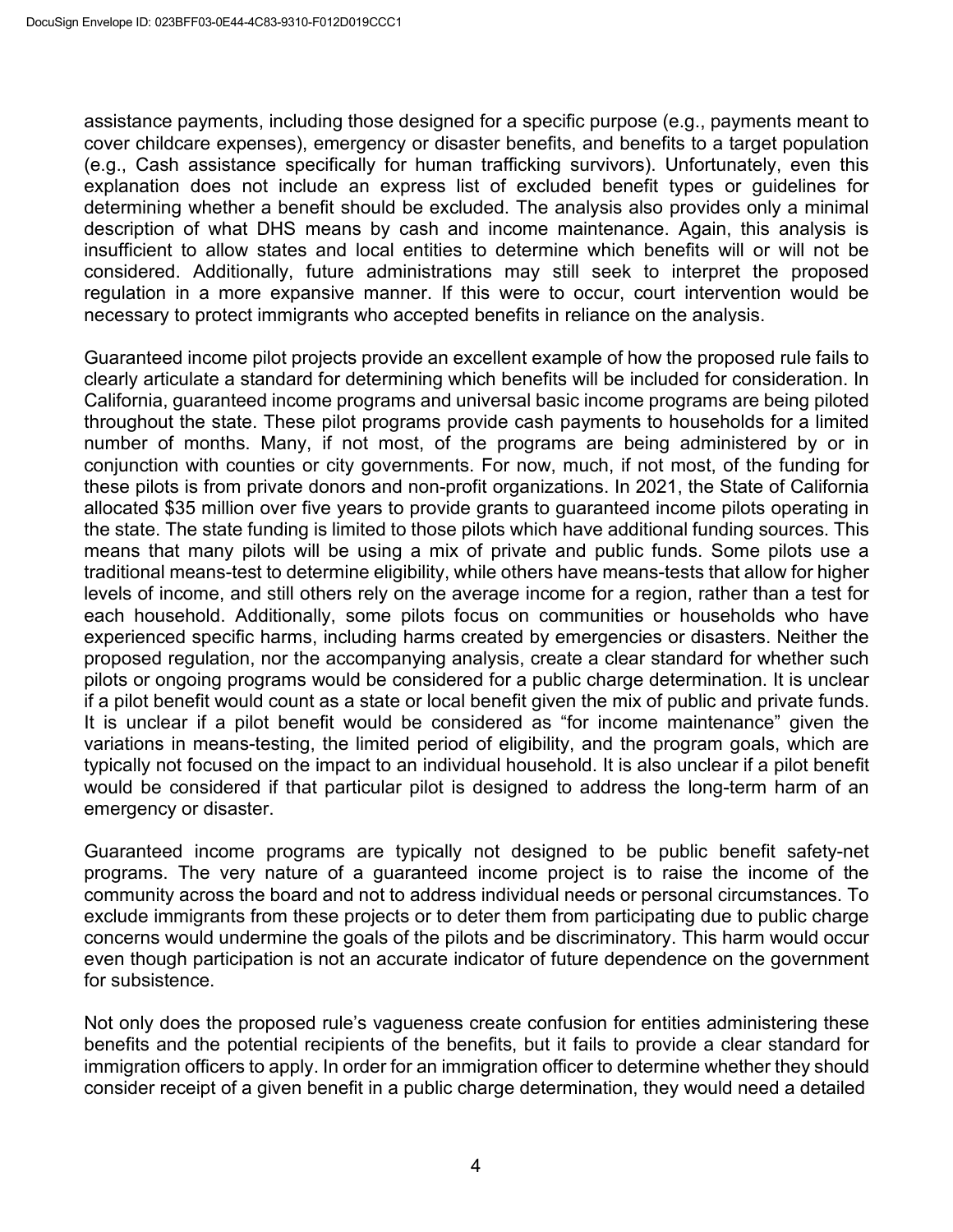understanding of each program, including information that may not be available to pilot participants (e.g., Sources of funding). This is an unreasonable amount of information to expect immigrants to provide or for immigration officers to consider.

It is our belief that it is not possible for DHS to establish a clear standard for non-federal cash assistance programs within regulation given the complexity and variety of programs being administered nationwide. Even if the proposed rule were amended to further define income maintenance or provide exclusions in regulation, there will always be too much variety to clearly include or exclude all programs. As such, the consideration of non-federal cash assistance programs must be removed from the proposed rule.

## *The proposed rule fails to ensure an equitable standard for determination.*

Equitable application of the public charge ground of inadmissibility is not possible under the proposed rule, in large part due to the consideration of past receipt of "State, Tribal, territorial, or local cash benefit programs for income maintenance." Since 1999, USCIS has considered benefits received in public charge determinations without consideration of the varying eligibility requirements for state or local benefits. Past polices also failed to consider the variation in benefit availability between the states and localities nationwide. The proposed rule would continue this inequitable and inaccurate application of the public charge ground of inadmissibility. Without a detailed understanding of each specific benefit's eligibility standards and program goals, it is impossible for an immigration officer to accurately analyze the implications of prior receipt of any given type of benefit in the public charge totality of the circumstances test.

Continuing with the example of the guaranteed income pilot projects: the pilots do not all use the same means-test or other eligibility standards. While some guaranteed income pilots rely on a means-test using the federal poverty level, others use the average median income for a county, which in California is typically multiple times higher than the federal poverty level. Therefore, by considering only receipt of a benefit and not the eligibility standards, program goals, and overall design of each benefit, the proposed rule penalizes individuals who have access to pilots and programs with broader eligibility standards.

Without making a significantly more detailed inquiry into the benefits provided and accounting for differences between benefit availability from state to state, consideration of past receipt of public benefits will create inequitable applications of the public charge ground of inadmissibility. The necessary level of inquiry to establish fair considerations of past receipt of public benefits would create an unmanageable administrative burden for immigrants, benefit-granting agencies, and the immigration officer making the public charge determination. Therefore, consideration of past receipt of non-federal cash assistance will inevitably lead to inequitable application of the public charge ground for inadmissibility.

*The proposed rule infringes on the authority of States by penalizing participants in lawfully administered public benefit programs.*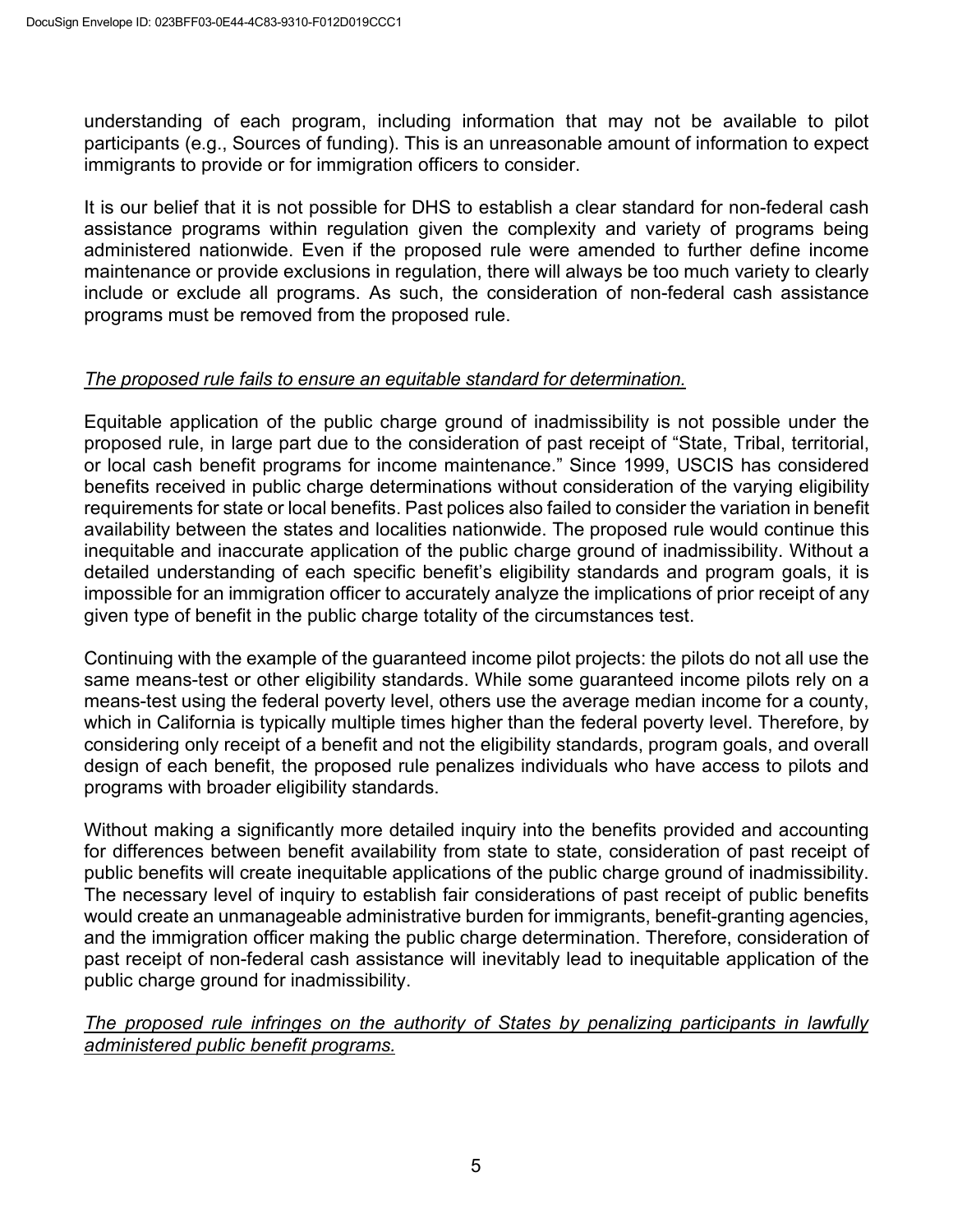Under the Personal Responsibility and Work Opportunity Reconciliation Act (PRWORA) of 1996, states have the authority to issue state and local public benefits to immigrants regardless of their status, so long as the enacted state law affirmatively allows for provision of benefits to immigrants who are not "qualified."<sup>7</sup> As a result, some states offer many public benefits to immigrants who are not "qualified" immigrants under PRWORA or who are subject to a waiting period. California offers several such benefits, many of which are cash aid and/or designed to provide state-funded aid to individuals who would be qualified for a given federal benefit program if not for their immigration status. For example, California offers certain immigrants, who are not yet eligible for Supplemental Security Income (SSI), cash assistance via the Cash Assistance Program for Immigrants (CAPI). Additionally, California provides comprehensive full-scope state-only Medi-Cal benefits for individuals without satisfactory immigration status who are otherwise eligible for Medi-Cal but for their immigration status. From a federal perspective, these individuals are only eligible for restricted-scope or emergency-only Medi-Cal services.

Promulgating regulations that are designed to achieve the same effects as changing eligibility requirements for state and local benefits—decreased and foregone enrollment in public benefit programs by certain populations—usurps the authority of state legislatures and of Congress. The proposed rule will undermine the authority provided to the states by the United States Congress (via PRWORA) by penalizing participants in our lawfully established and administered programs. By creating obstacles to an individual's ability to adjust status or their ability to temporarily leave and re-enter the United States should they receive non-federal cash benefits, DHS is directly hindering a state's ability to administer programs authorized by Congress and established by the state legislature. We believe that the proposed rule must be amended to remove consideration of non-federal cash assistance for income maintenance.

#### **The proposed rule must be amended to remove the consideration of past receipt of federal cash assistance.**

By requiring consideration of the receipt of federal cash assistance, the proposed rule perpetuates confusing conflicts between public benefit eligibility and application of the public charge ground of inadmissibility. The proposed rule disregards the federal public benefit eligibility standards created under PRWORA. As DHS is aware, PRWORA significantly restricted immigrants' eligibility for federal, state, and local public benefits.<sup>8</sup> For example, an individual cannot receive Temporary Assistance for Needy Families (TANF) benefits, CalWORKs in California, if they are currently undocumented, a recipient of Temporary Protected Status (TPS), or a holder of certain non-immigrant visas (e.g., student visa). Individuals who are eligible to receive TANF benefits include lawful permanent residents with five years of residence, asylees, refugees, and certain trafficking survivors. Confusingly, the group of individuals who do not qualify for TANF listed above could potentially be subject to a future public charge determination, while the group of qualified immigrants would rarely, if ever, be subject to a future public charge determination.

<sup>7</sup> See 8 U.S.C. section 1621(d).

<sup>8</sup> See Personal Responsibility and Work Opportunity Reconciliation Act of 1996, Pub. L. No. 104- 193, section 401, 110 Stat. 2105 (stating that a "qualified alien," as defined by statute, "is not eligible for any public benefit" except as set forth in the statute's exceptions).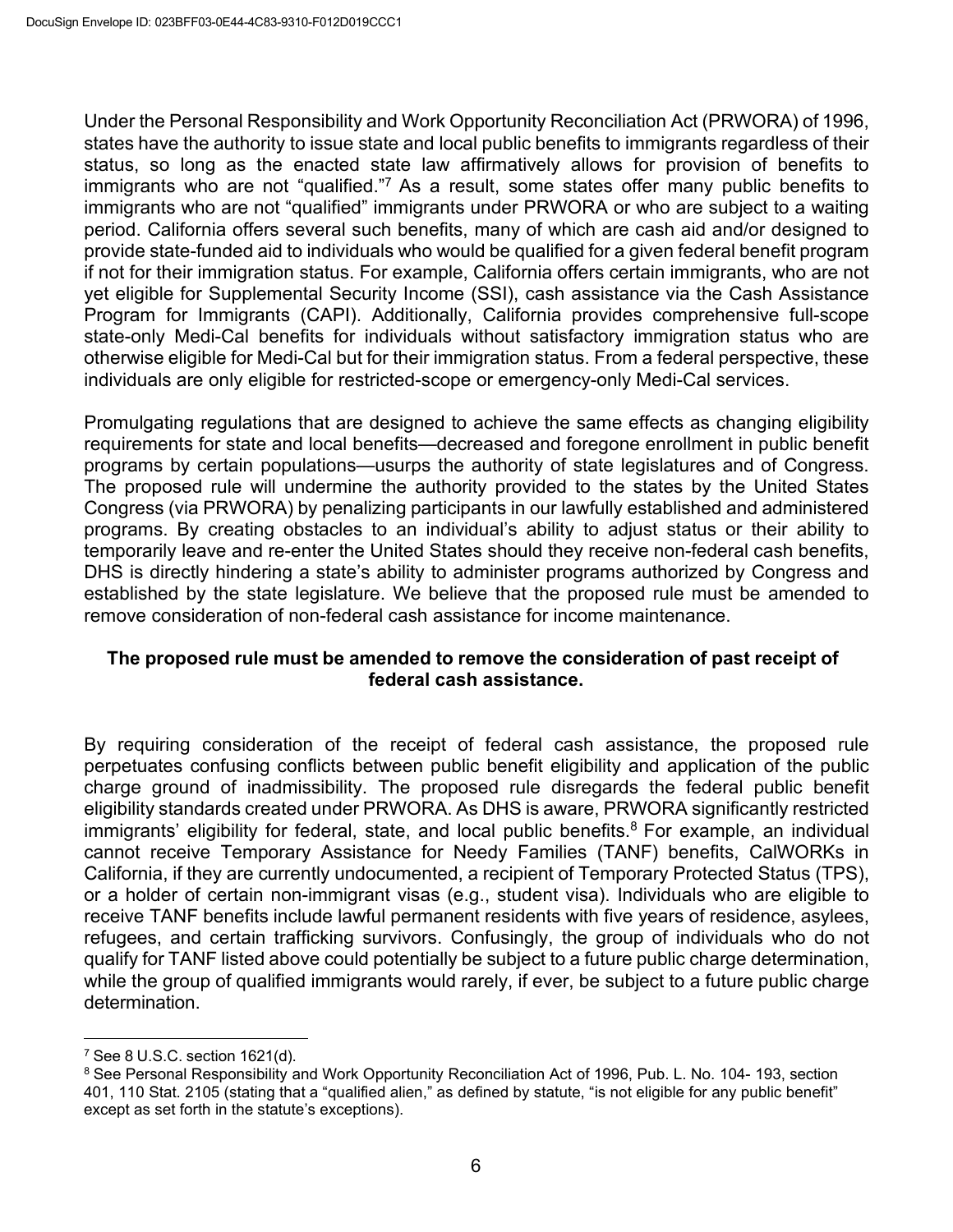Simply put, it is rare that an individual subject to a public charge determination would have previously been eligible to receive the benefits that are considered under both the current and past public charge policies. Therefore, continued inclusion of such consideration in the proposed rule will continue to deter otherwise eligible individuals from participating in public benefit programs and is not a useful indicator in the overall public charge determination.

The incongruity between public benefit eligibility and the proposed rule will perpetuate confusion amongst recipients, applicants, and the public benefit granting agencies. County eligibility workers, who are not immigration law specialists, cannot advise individuals on their likelihood of being subject to a future public charge determination. As a result, public benefit granting agencies are limited to providing feedback on which benefits may be considered under current public charge policy and advising individuals to seek counsel from an immigration legal services expert to see whether they may be subject to a public charge test in the future. This messaging is confusing, does not effectively address applicant and recipient concerns, and leads qualifying individuals to forego needed public benefits for which they are eligible.

It is important to note that it is the province of Congress, not DHS, to change the statutory eligibility requirements for TANF and SSI. As previously explained above, promulgating regulations that are designed to achieve the same effects as changing eligibility requirements for federal benefits—decreased and foregone enrollment in public benefit programs by certain populations—usurps the authority of Congress. If Congress wanted to achieve additional selfsufficiency or cost-savings goals, it could alter the eligibility rules for the enumerated programs. Congress has declined to do so, and in fact expanded eligibility for some federal benefit programs following the enactment of PRWORA in 1996. As such, we believe that the proposed rule must be amended to remove consideration of federal cash assistance for income maintenance from the public charge determinations.

#### **The proposed rule fails to accurately consider administrative burdens for public benefit granting agencies.**

As state government public benefit granting agencies, we provide state administration and oversight of both federal and state public benefits. We work in conjunction with county welfare departments, county health officers, non-profit organizations, contractors, and school districts to administer those federal and state public benefits to individuals and communities. As part of the state-level administration, we provide policy guidance and public-facing materials addressing issues such as public charge to ensure that messaging is consistent across the state and locallevel administering organizations. Additionally, the state-level public benefit granting agencies are responsible for designing and implementing new public benefit and services programs. The proposed rule will continue to require significant administrative workload, state costs, and county costs while also continuing an insurmountable public messaging issue.

It is in part the responsibility of the state agency overseeing the federal and state public benefit programs to ensure that accurate and consistent public outreach and messaging materials are provided to county and non-profit partners as well as the public at large. The development of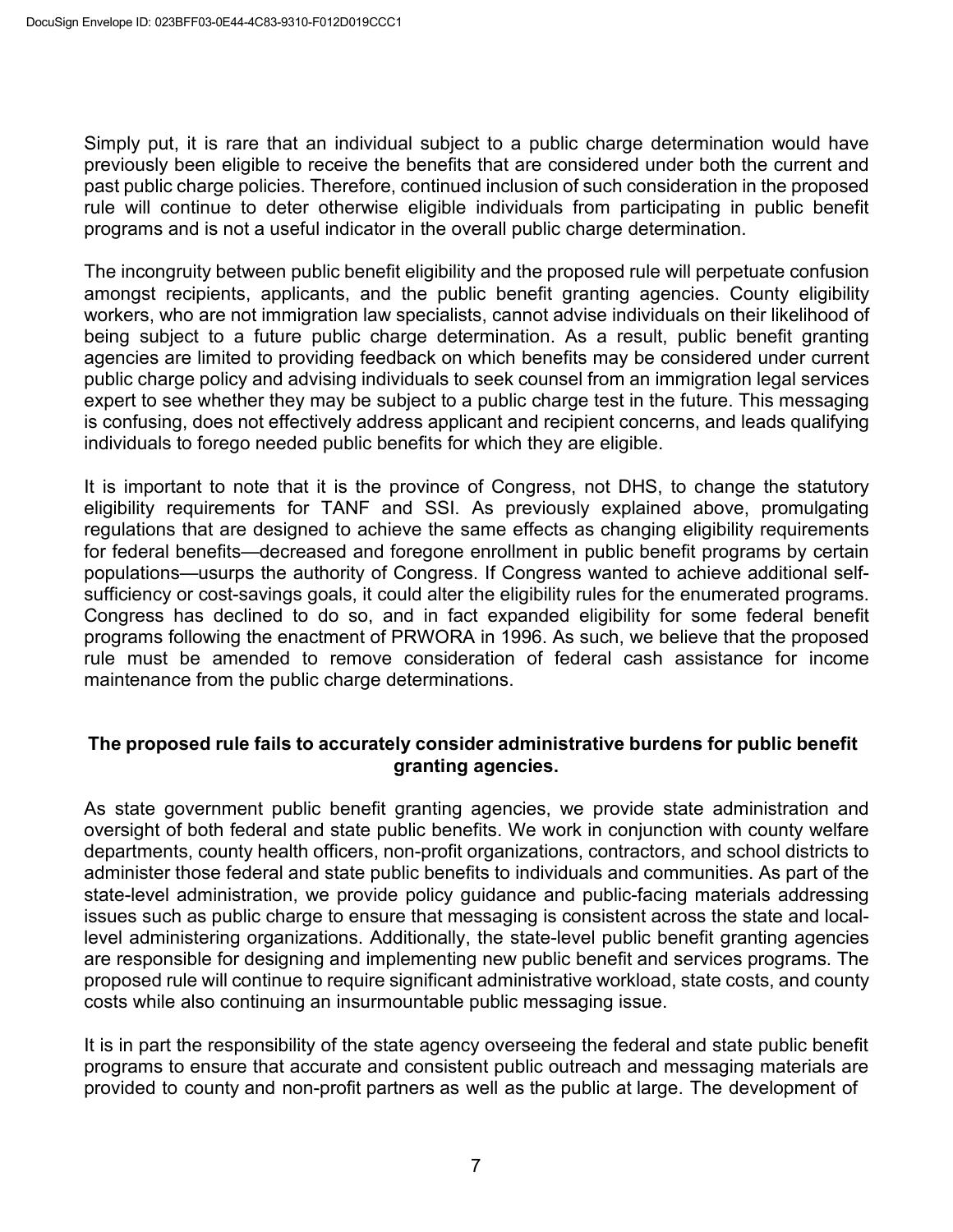clear and simple messaging on the topic of public charge has been difficult given the complex nature of immigration law and the repeated changes to the public charge policy and rule.

Unfortunately, it is not possible to create an outreach document that serves to inform each immigrant as to whether or not they will be subject to a future public charge determination and, if so, which benefits may be considered in that determination. To address this issue, the public messaging created by California's public benefit granting agencies instructs recipients to seek legal counsel and provide a link to state funded legal services non-profits. In 2018, CDSS awarded a state-funded grant of \$1,212,000 entitled Public Benefits for Immigrants Outreach (PBIO) to a non-profit partner to provide technical assistance and training materials for legal service providers and community advocates on public charge. An additional \$1,000,000 was issued under this grant program in 2019. Under the PBIO grant program, 40,912 individuals received training on the public charge ground for inadmissibility and related immigration and public benefit eligibility issues. CDSS also awarded \$228,000 in funding to a nonprofit partner to train county staff and eligibility workers on public charge.

In California, county welfare departments (CWDs) are responsible for the administration of many of our public benefit programs including Medi-Cal, California Work Opportunity and Responsibility to Kids (CalWORKs), Refugee Cash Assistance (RCA), the Trafficking and Crime Victims Assistance Program (TCVAP), CAPI, and certain guaranteed income projects. While CWD eligibility workers are not permitted to provide legal counsel on an individual's immigration case, it is necessary that they have a working knowledge of what the public charge policy is and how to answer questions regarding public charge from applicants or recipients of public benefits. To address this need, we awarded a state-funded grant of \$228,400 in 2019 to a non-profit partner to conduct trainings and develop reference materials for CWD eligibility workers on the topic of public charge. Under this grant, 1,830 county workers received trainings and materials.

As these examples show, it is clear that the 2019 Rule cost California millions of dollars in staff time and grant funding. However, the continued consideration of past receipt of public benefits under the proposed rule would require the State to fund analysis of new programs, creation of public outreach materials, and training for staff and partner organizations. The removal of consideration of past receipt of public benefits from the proposed rule would save federal, state, and local benefit granting agencies significant funding each year and allow for simpler and more effective administration of public benefit programs.

\*\*\*

Congress has authorized states to exclude certain immigrant groups from PRWORA's restrictions on immigrant eligibility for public benefit programs. Under this authority, California uses cash assistance programs to address a wide range of emergent and continuing economic concerns including response to the harms caused by the COVID-19 pandemic. California has spent millions of dollars attempting to educate and inform individuals on their eligibility for necessary public benefits and the potential public charge implications. The confusion and fear caused by the public charge rule has been a significant barrier for effective administration of